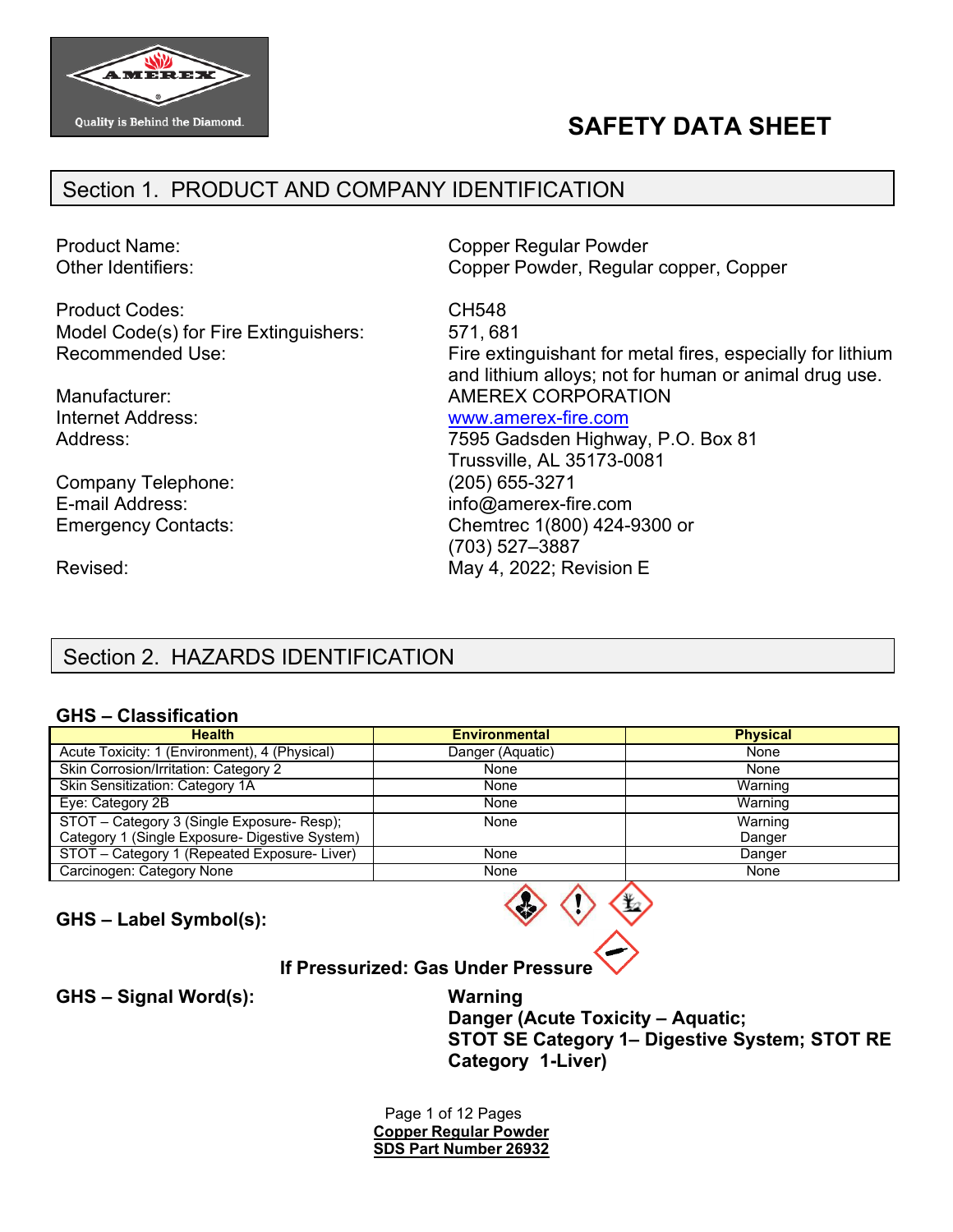**Other Hazards Not Resulting in Classification:** Inhalation may cause irritation to the respiratory system. Inhalation of high volumes of copper dust may cause "metal fume fever" and "vineyard sprayers disease".

| <b>GHS Hazard</b>     | <b>GHS Codes(s)</b> | <b>Code Phrase(s)</b>                                                                  |
|-----------------------|---------------------|----------------------------------------------------------------------------------------|
| <b>Physical</b>       | H <sub>229</sub>    | *-Pressurized container: may burst if heated.                                          |
| <b>Health</b>         | H302                | Harmful if swallowed.                                                                  |
|                       | 315                 | Causes skin irritation                                                                 |
|                       | 317                 | May cause an allergic skin reaction.                                                   |
|                       | 320                 | Causes eye irritation.                                                                 |
|                       | 333                 | May be harmful if inhaled                                                              |
|                       | 335                 | May cause repiratory irritation.                                                       |
|                       | 370                 | Causes damage to organs.                                                               |
|                       | 373                 | Causes damage to organs through prolonged or repeated exposure.                        |
| <b>Environmental</b>  | H410                | Very toxic to aquatic life with long lasting effects                                   |
| <b>Precautionary:</b> |                     |                                                                                        |
| General               | P <sub>101</sub>    | If medical advice is needed, have product container or label at hand.                  |
| Prevention            | P201                | Obtain specific instructions before use.                                               |
|                       | 260                 | Do not breathe dust/fumes/gas/mist/vapours/spray.                                      |
|                       | 264                 | Wash exposed skin thoroughly after handling.                                           |
|                       | 270                 | Do not eat, drink or smoke when using this product.                                    |
|                       | 272                 | Contaminated work clothing should not be allowed out of the workplace.                 |
|                       | 273                 | Avoid release to the environment.                                                      |
|                       | 280                 | Wear protective gloves/protective clothing/eye protection/face protection.             |
| Response              | P312                | Call a doctor if you feel unwell.                                                      |
|                       | 321                 | Specific treatment (see Section 4. First Aid Measures).                                |
|                       | 330                 | Rinse mouth.                                                                           |
|                       | 363                 | Wash contaminated clothing before reuse.                                               |
|                       | 391                 | Collect spillage.                                                                      |
|                       | 301+312             | IF SWALLOWED: immediately call a POISON CENTER/doctor if you feel unwell.              |
|                       | $302 + 352$         | IF ON SKIN: Wash with plenty of water.                                                 |
|                       | $304 + 340$         | IF INHALED: Remove person to fresh air and keep comfortable for breathing.             |
|                       | 305+351+338         | IF IN EYES: Rinse cautiously with water for several minutes. Remove contact lenses if  |
|                       |                     | present and easy to do - continue rinsing.                                             |
|                       | $308 + 311$         | If exposed or concerned: Call a POISON CENTER/ doctor/                                 |
|                       | 332+313             | If exposed or concerned: Call a POISON CENTER/ doctor/                                 |
|                       | $337 + 313$         | If eye irritation persists get medical advice/attention.                               |
|                       | $342 + 311$         | If experiencing respiratory symptoms: Call a POISON CENTER/doctor/                     |
|                       | 362+364             | Take off contaminated clothing and wash t before reuse.                                |
| Storage               | P410+403            | *- Protect from sunlight. Store in a well-ventilated place.                            |
| Disposal              | P501                | Dispose of contents through a licensed disposal company. Contaminated container should |
|                       |                     | be disposed of as unused product.                                                      |

#### **GHS – Hazard Phrases**

\*- If under pressure

## Section 3. COMPOSITION/INFORMATION ON INGREDIENTS

| <b>Chemical</b><br>.<br><b>Name</b> | EC No.                  | <b>REACH Rea.</b><br>No.         | <b>CAS-No.</b> | <b>Weight %</b><br>70 | <b>Classification</b> |
|-------------------------------------|-------------------------|----------------------------------|----------------|-----------------------|-----------------------|
| ∴opper                              | ا-59 ا<br>ົດລາ<br>ا ت ∠ | . 154-42<br>211948015'<br>$01-2$ | 7440-50-8      | >98                   | NA                    |

Page 2 of 12 Pages **Copper Regular Powder SDS Part Number 26932**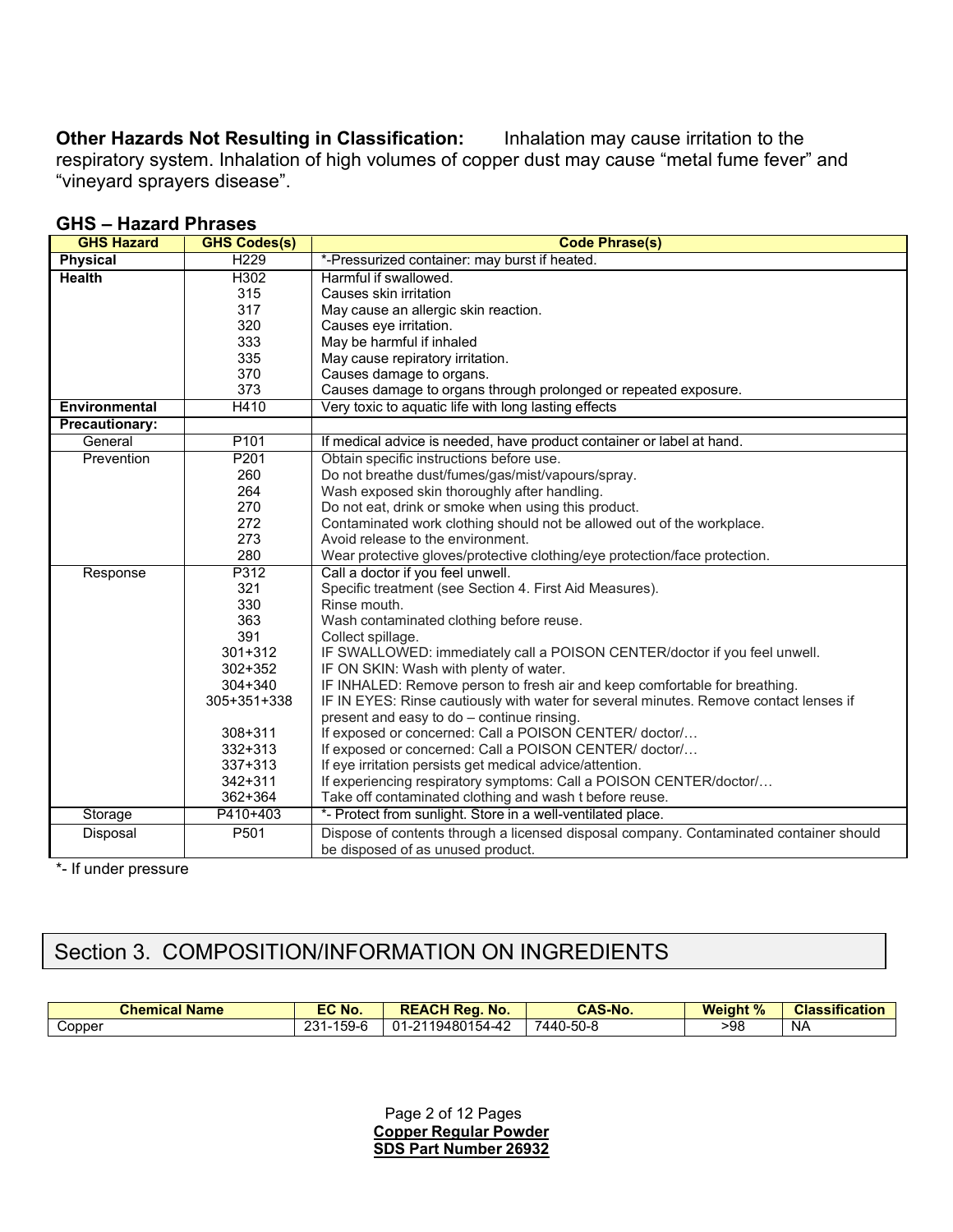Adverse health effects and symptoms: Irritant to the eyes, and respiratory system.

Symptoms of inhalation include irritation, metallic taste, chills, nausea, and aching muscles. May cause discoloration of skin and hair, and dermatitus. Chronic exposure may cause nasal septum perforation.

## Section 4. FIRST AID MEASURES

| Eye Exposure:               | Causes irritation. Immediately irrigate eyes with<br>water, occassionally lifting the lower and upper lids,<br>and repeat until pain free. Remove contact lenses if<br>present and easy to do - continue rinsing. Seek<br>medical attention immediately.                                                                                      |
|-----------------------------|-----------------------------------------------------------------------------------------------------------------------------------------------------------------------------------------------------------------------------------------------------------------------------------------------------------------------------------------------|
| <b>Skin Exposure:</b>       | Causes skin irritation; skin indicates redness. In case<br>of contact, wash with plenty of soap and water. If the<br>dust penetrates the clothing, promptly remove the<br>clothing and wash the skin with soap and water. Seek<br>medical attention if irritation persists.                                                                   |
| Inhalation:                 | May cause irritation, along with coughing, sore throat,<br>and headache. If respiratory irritation or distress<br>occurs, remove victim to fresh air. Seek medical<br>attention if irritation persists.                                                                                                                                       |
| Ingestion:                  | Overdose symptoms includes gastrointestinal<br>distress. Do not induce vomiting. Rinse mouth<br>immediately. If conscious, give the victim several<br>glasses of water. Seek immediate medical attention.<br>Do not leave victim unattended. To prevent aspiration<br>of swallowed product, lay victim on side with head<br>lower than waist. |
| Medical conditions possibly |                                                                                                                                                                                                                                                                                                                                               |
| aggravated by exposure:     | Inhalation of product may aggravate existing chronic<br>respiratory problems such as asthma, emphysema, or<br>bronchitis. Skin contact may aggravate existing skin<br>disease.                                                                                                                                                                |

## Section 5. FIRE-FIGHTING MEASURES

Page 3 of 12 Pages **Copper Regular Powder SDS Part Number 26932**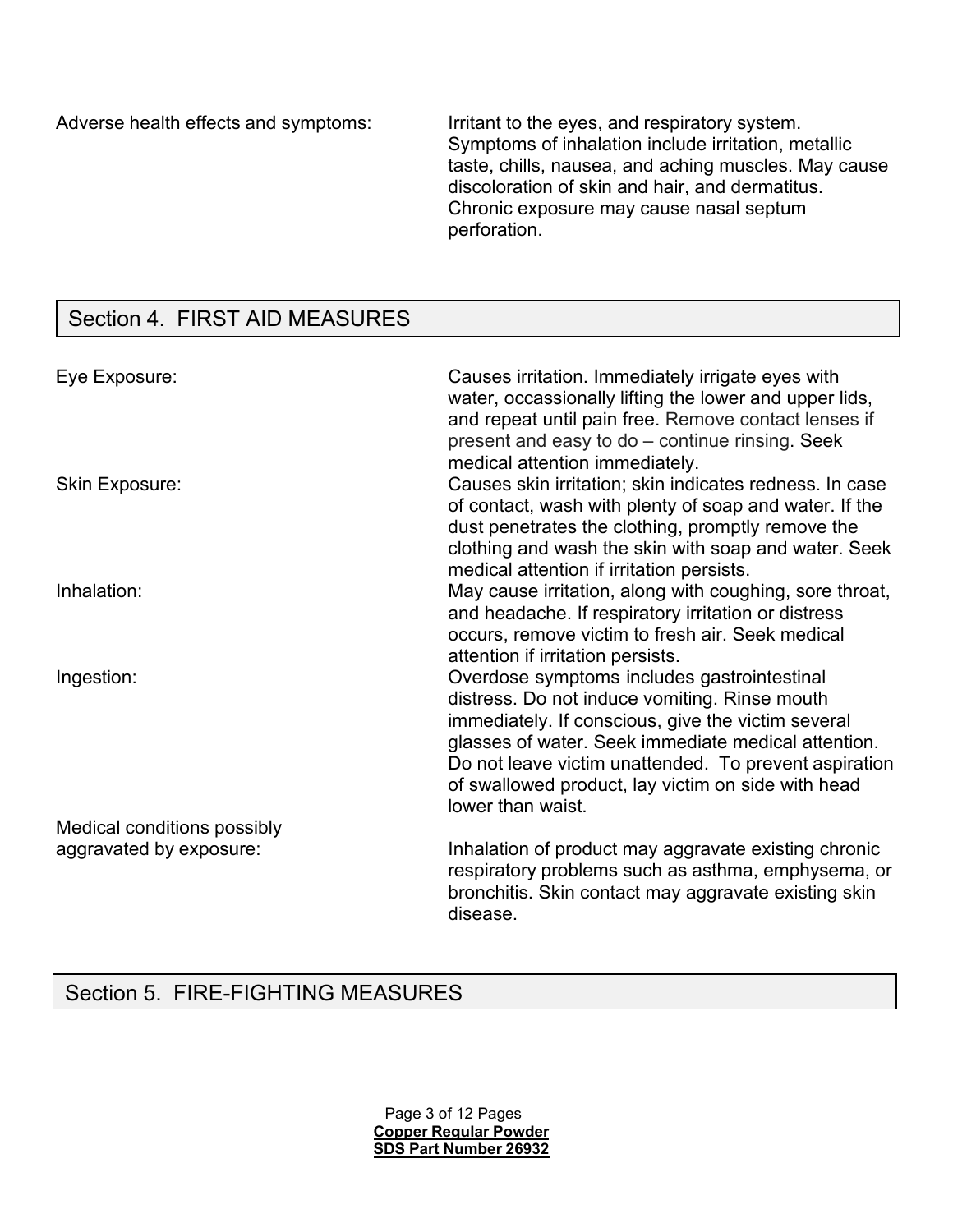Explosion Data:

Sensitivity to Mechanical Impact: Not sensitive<br>Sensitivity to Static Discharge: No information available Sensitivity to Static Discharge:<br>Unusual fire/explosion hazards:

Protective Equipment and

Suitable Extinguishing Media: Graphite, dry sand, ABC powder, dolomite or sodium chloride. Do not use water. Hazardous Combustion Products: Copper fumes and oxides can be produced during fire

> At high concentrations, copper powder/dust can ignite/explode in the presence of strong oxidizers.

Precautions for Firefighters: As in any fire, wear self-contained breathing apparatus pressure-demand. NIOSH (approved or equivalent) and full protective gear.

## Section 6. ACCIDENTAL RELEASE MEASURES

| <b>Personal Precautions:</b>          | Avoid contact with skin, eyes, and clothing. Minimize<br>airborne dust. Wear appropiate PPE (Section 8).<br>Provide adequate ventilation. Evacuate non-<br>emergency personnel. |
|---------------------------------------|---------------------------------------------------------------------------------------------------------------------------------------------------------------------------------|
| <b>Personal Protective Equipment:</b> | Wear PPE as specified in Section 8.                                                                                                                                             |
| <b>Emergency Procedures:</b>          | Evacuate non-emergency personnel.                                                                                                                                               |
| <b>Methods for Containment:</b>       | Prevent further leakage or spillage if safe to<br>do so.                                                                                                                        |
| Methods for Clean Up:                 | Stop any leaks if safe to do so. Material should be<br>collected mechanically and disposed of in suitable,<br>properly labeled containers.                                      |
| <b>Environmental Precautions:</b>     | Prevent material from entering storm sewers or<br>conveyances to waterways.                                                                                                     |
| Other:                                | If product is contaminated, use PPE and containment<br>appropriate to the nature of the most toxic<br>chemical/material in the mixture.                                         |

## Section 7. HANDLING AND STORAGE

| <b>Personal Precautions:</b>          | Use appropriate PPE when handling, and wash<br>thoroughly after handling (see Section 8). Provide<br>adequate ventilation. Avoid contact of copper with<br>eyes, skin, and clothing. Avoid inhalation. |
|---------------------------------------|--------------------------------------------------------------------------------------------------------------------------------------------------------------------------------------------------------|
| Conditions for Safe Storage/Handling: | Keep product in original container. Prevent falling.<br>Do not allow near heat sources. Store away from<br>ignition sources and heat sources.                                                          |

Page 4 of 12 Pages **Copper Regular Powder SDS Part Number 26932**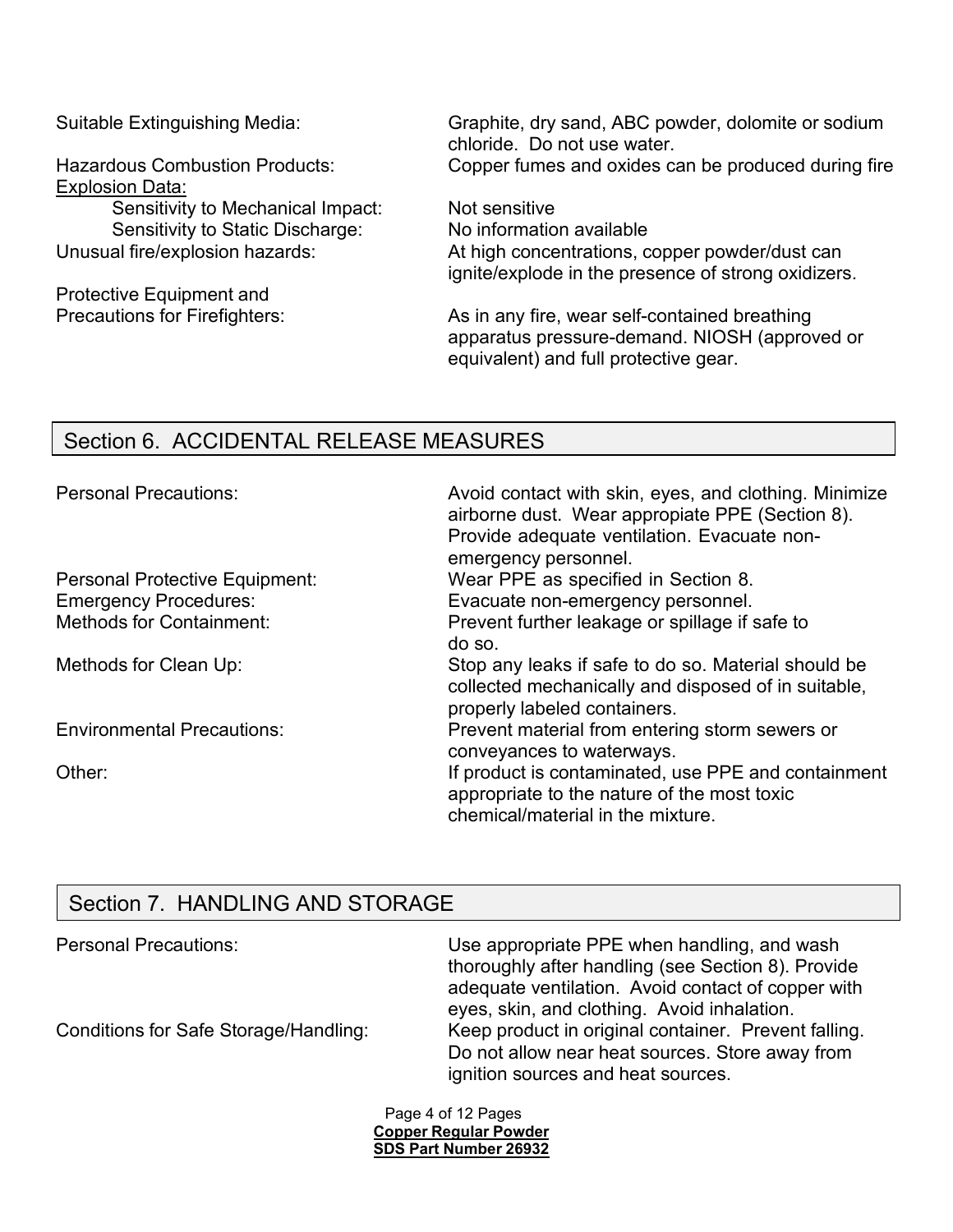Incompatible Products: No data available. Hazardous Decomposition Products: None Hazardous Polymerization: Will not occur.

## Section 8. EXPOSURE CONTROLS/PERSONAL PROTECTION

| <b>Chemical</b><br><b>Name</b> | <b>OSHA PEL</b>       | <b>ACGIH TLV</b>     | <b>DFG MAK *</b>              | <b>EU BLV</b> |
|--------------------------------|-----------------------|----------------------|-------------------------------|---------------|
| Copper Dust                    | ma/m <sup>3</sup>     | ma/m <sup>3</sup>    | mg/m <sup>3</sup> (inhalable) | NA            |
| Copper Fume                    | J.1 mg/m <sup>3</sup> | $0.2 \text{ mg/m}^3$ | 0.1 (respirable)              | ΝA            |

Engineering Controls: Showers

Eyewash stations Ventilation systems

### Personal Protective Equipment – PPE Code E:

The need for respiratory protection is not probable during short-term exposure. PPE use during production process must be independently evaluated.









Eye/Face Protection: Dust proof safety goggles

Skin and Body Protection: Wear nitrile or similar gloves, and coveralls or long sleeve shirt.

Respiratory Protection: If exposure limits are exceeded or irritation is experienced, NIOSH/MSHA approved respiratory protection should be worn. Use P100 respirators for limited exposure, use air-purifying respirator (APR) with high efficiency particulate air (HEPA) filters for prolonged exposure. Positive-pressure supplied air respirators may be required for high airborne contaminant concentrations. Respiratory protection must be provided in accordance with current safety and health requirements. The need for respiratory protection is not likely for short-term use in well ventilated areas.

> Page 5 of 12 Pages **Copper Regular Powder SDS Part Number 26932**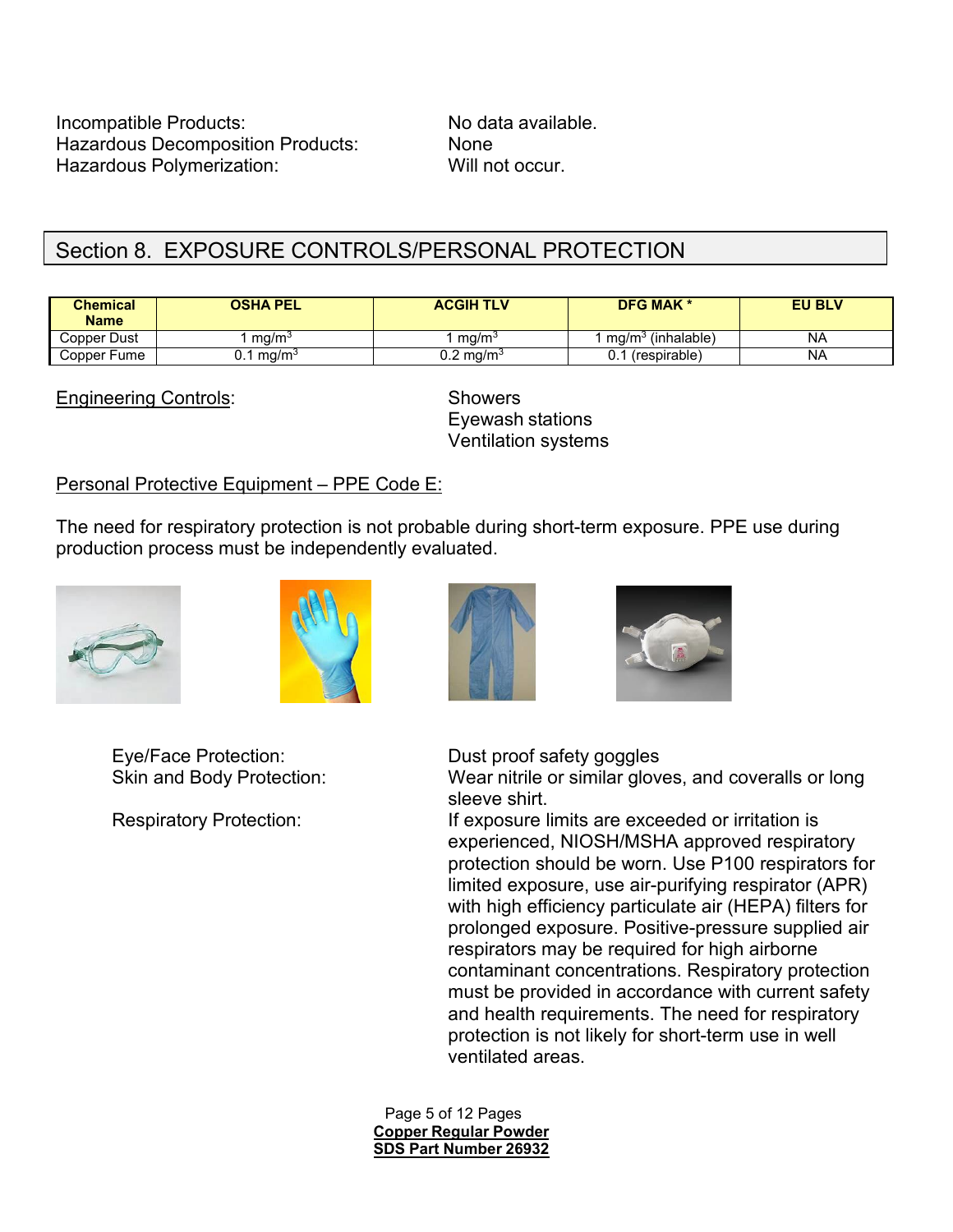Hygiene Measures: Good personal hygiene practice is essential, such as avoiding food, tobacco products, or other hand-tomouth contact when handling. Wash thoroughly after handling.

### Section 9. PHYSICAL AND CHEMICAL PROPERTIES

Appearance:  $\qquad \qquad$  Reddish metallic PWDER Molecular Weight: 63.548 gm Odor: Odorless Decomposition Temperature  ${}^{0}C$ : No information available Freezing Point <sup>O</sup>C: Not applicable Initial Boiling Point <sup>O</sup>C: 2595<sup>o</sup>C Physical State: Solid powder<br>
DH: Solid powder<br>
DH: Flash Point <sup>O</sup>C:  $>700^{\circ}$ C Autoignition Temperature <sup>o</sup>C: Information not available<br>Boiling Point/Range <sup>o</sup>C: 2595°C Boiling Point/Range <sup>O</sup>C: Melting Point/Range <sup>O</sup>C: 1083 <sup>o</sup>C Flammability: Non-flammable Explosive Properties: Not normally explosive Oxidizing Properties: None Volatile Component (%vol) Not Applicable Evaporation Rate: Not Applicable Density: 8.94 g/cm<sup>3</sup> Vapor Pressure: 0 mm Hg Specific gravity: Not Applicable Solubility: Solubility: Insoluble in water Partition coefficient, Kow Network Charles Unknown Viscosity: Not Applicable

No information available Not applicable Flammability Limits in Air  ${}^{0}C$ : Upper, Lower-Information not available

## Section 10. STABILITY AND REACTIVITY

Stability: Stable under normal conditions Incompatibles: Strong acids, active halogen compounds, chlorine, fluorine, iodine, bromine, ammonia. May react explosively with strong oxidizing agents. Conditions to Avoid: Conditions to Avoid: Keep away from heat sources. Minimize airborne dust generation.

> Page 6 of 12 Pages **Copper Regular Powder SDS Part Number 26932**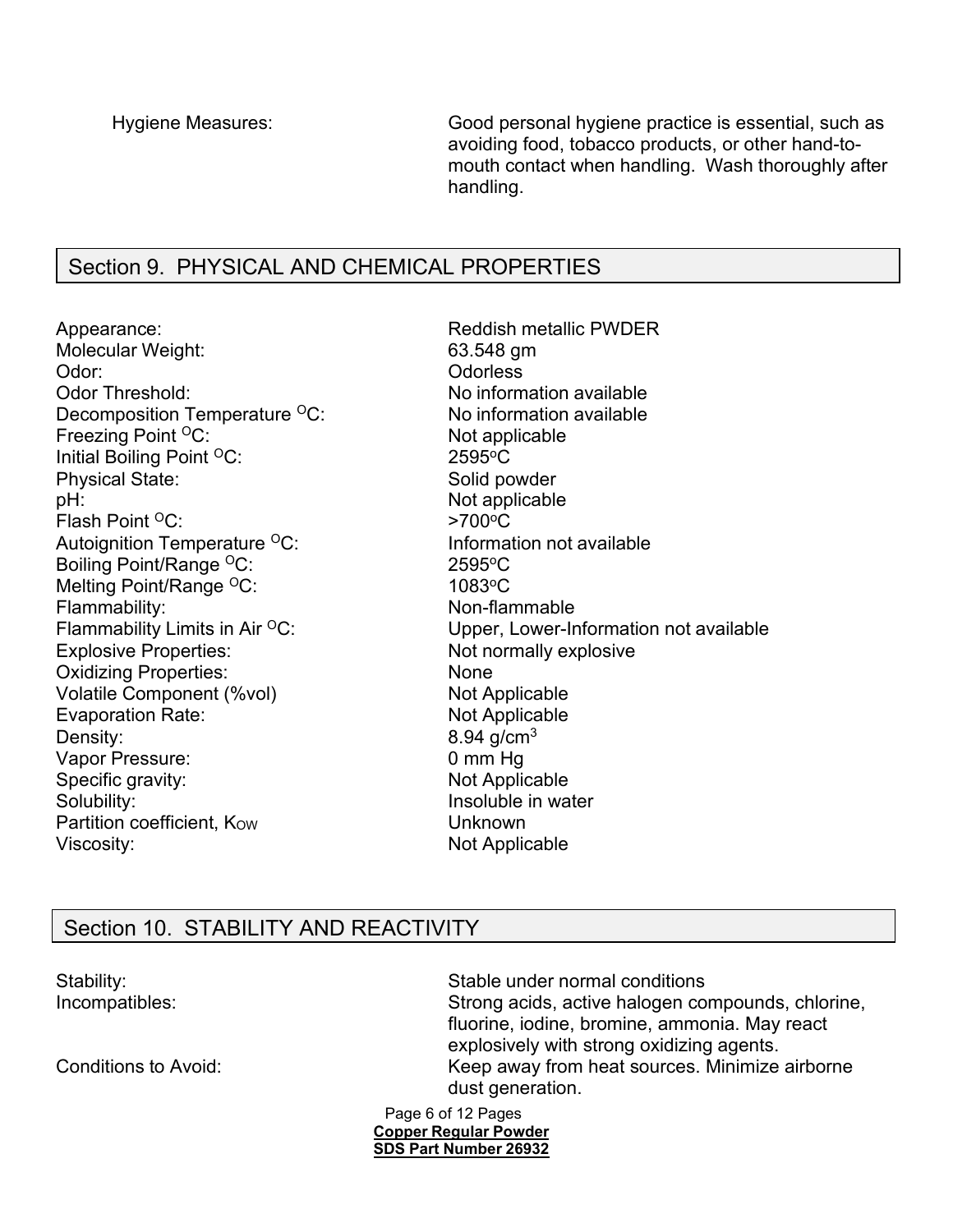### Section 11. TOXICOLOGICAL INFORMATION

Symptoms: Immediate: Eyes: Possibly serious irritation. Acute Toxicity: Acute Toxicity: Acute Toxicity: Chronic Toxicity: Short-term Exposure: Dermatitus.

Likely Routes of Exposure: Inhalation, skin and eye contact.

Inhalation: Inhalation is a series of the left of the lines of the lines of the lines of the lines of the lines in the lines of the lines of the lines of the lines of the lines of the lines of the lines of the lines of the Skin: Skin: Irritation, erythema (redness). Ingestion Gastrointestinal distress: pain, nausea. Delayed: Can take up to 48 hours for symptoms to appear.

Long-term Exposure: Repeated exposure can cause liver damage

#### **Acute Toxicity Values - Health**

| <b>Chemical Name</b> | LD50         |                | <b>LC50</b> (Inhalation)                                                               |
|----------------------|--------------|----------------|----------------------------------------------------------------------------------------|
|                      | Oral         | <b>Dermal</b>  |                                                                                        |
| Copper               | >2g/kg (rat) | Not classified | >10um diameter- not classified<br>$\leq$ 10um diameter- 1-5 g/m <sup>3</sup> air (rat) |

Reproductive Toxicity: This product's ingredients are not known to have reproductive or teratogenic effects. Target Organs and Effects (TOST- SE): Digestive system (Category 1 – Danger) Respiratory system (irritant- Category 3 - Warning). This product is an irritant to epithelial tissue, (eyes, mucous membranes, skin) and may aggravate dermatitis.

Target Organs and Effects (TOST- RE): Liver, skin sensitization

#### **Other Toxicity Categories**

| <b>Chemical Name</b> | <b>Germ Cell</b><br><b>Mutagenicity</b> | <b>Carcino-</b><br><b>a</b> enicity | Repro-<br>ductive | TOST<br><b>Single Exp</b>              | TOST<br><b>Repeated Exp</b> | <b>Aspiration</b> |
|----------------------|-----------------------------------------|-------------------------------------|-------------------|----------------------------------------|-----------------------------|-------------------|
| Copper               | None                                    | None                                | None              | Cat 3 (Respiratory). Cat 1 (Digestive) | Cat 1 (Liver)               | None              |

Page 7 of 12 Pages **Copper Regular Powder SDS Part Number 26932**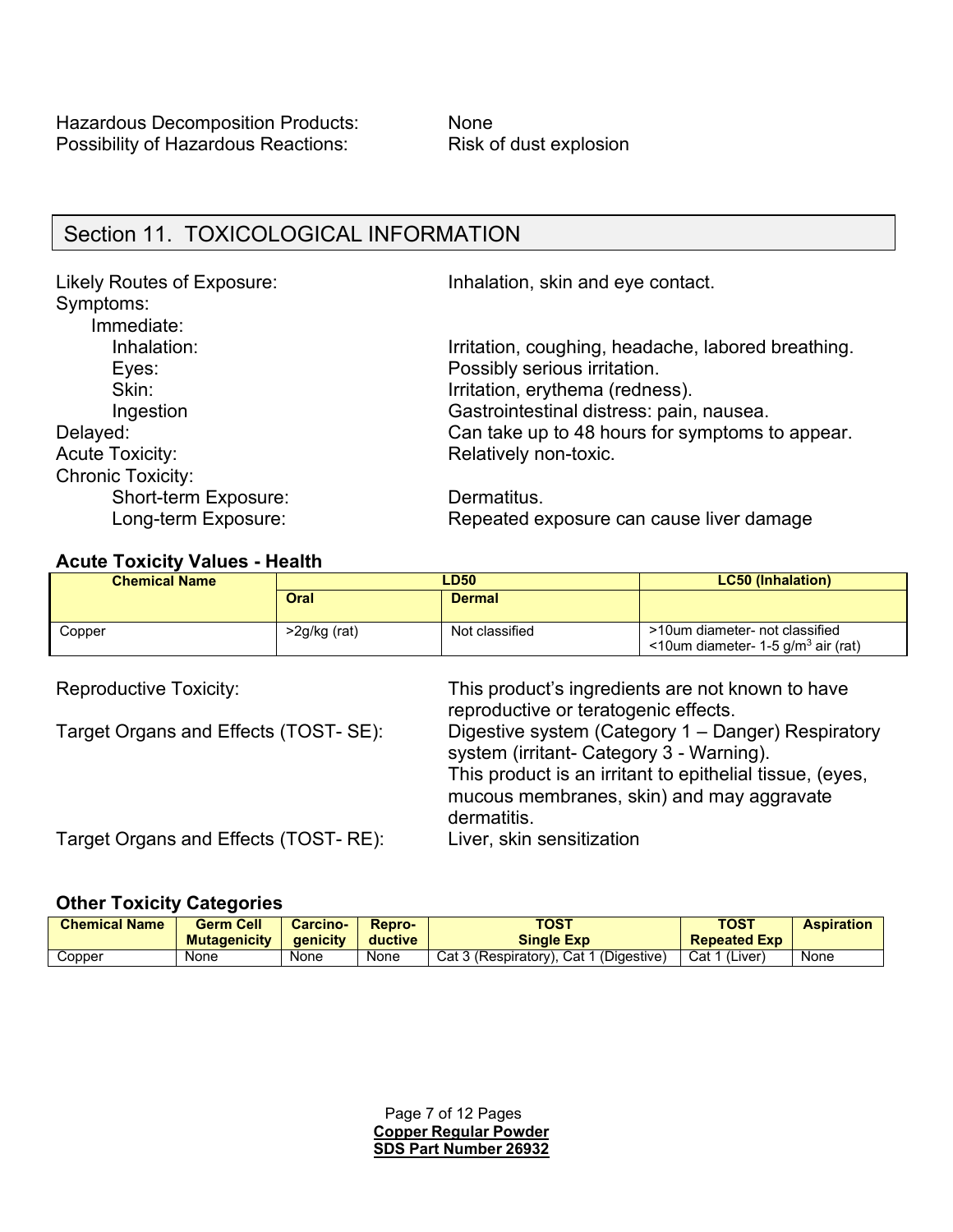## Section 12. ECOLOGICAL INFORMATION

| Ecotoxicity:                          | Very toxic to aquatic life with long lasting effects  |
|---------------------------------------|-------------------------------------------------------|
| Persistence/Degradability:            | Insoluble in water, not biodegradable, not persistent |
| Probability of rapid biodegradation:  | Very low                                              |
| Anaerobic biodegradation probability: | Low                                                   |
| <b>Bioaccummulation potential:</b>    | Low                                                   |
| Bioconcentration factor:              | 3.162 L/kg                                            |
| Bioaccummulation:                     | 0.903 (Very low)                                      |
| Mobility in soil:                     | Poor                                                  |
| Log Koc:                              | Est. $2.96 - 4.25$                                    |
| Log Koa (Koawin Model):               | Est: -0.571                                           |
| Log Kaw:                              | Est: 0.001                                            |
| Level III Fugacity Model:             | 9.45% soil, 53.8% water, 0.128% sediment, 36.6% air   |

Other Adverse Ecological Effects: No other known effects at this time

#### **Aquatic Toxicity Values – Environment – Research**

| <b>Chemical Name</b> | Acute (LC50)                                                         | <b>Chronic (LC50)</b> |
|----------------------|----------------------------------------------------------------------|-----------------------|
| Copper               | 0.017 mg/L Oncorhynchus kisutch 96h<br>0.11 mg/L Salmo gairdneri 28d | N/A                   |

#### **Aquatic Toxicity Values – Environment – Estimates**

| <b>Chemical Name</b> | <b>Acute (LC50)</b> | <b>Chronic (LC50)</b> |
|----------------------|---------------------|-----------------------|
| Copper               | N/A                 | N/f                   |

## Section 13. DISPOSAL CONSIDERATIONS

| Safe Handling                        | Use appropriate PPE when handling, and wash<br>thoroughly after handling (see Section 8). |
|--------------------------------------|-------------------------------------------------------------------------------------------|
| <b>Waste Disposal Considerations</b> | Dispose in accordance with federal, state, and local<br>regulations.                      |
| <b>Contaminated Packaging</b>        | Dispose in accordance with federal, state, and local<br>regulations.                      |

#### NOTES:

This product is not a RCRA characteristically hazardous or listed hazardous waste. Dispose of according to state or local laws, which may be more restrictive than federal laws or regulations. Used product may be altered or contaminated, creating different disposal considerations.

> Page 8 of 12 Pages **Copper Regular Powder SDS Part Number 26932**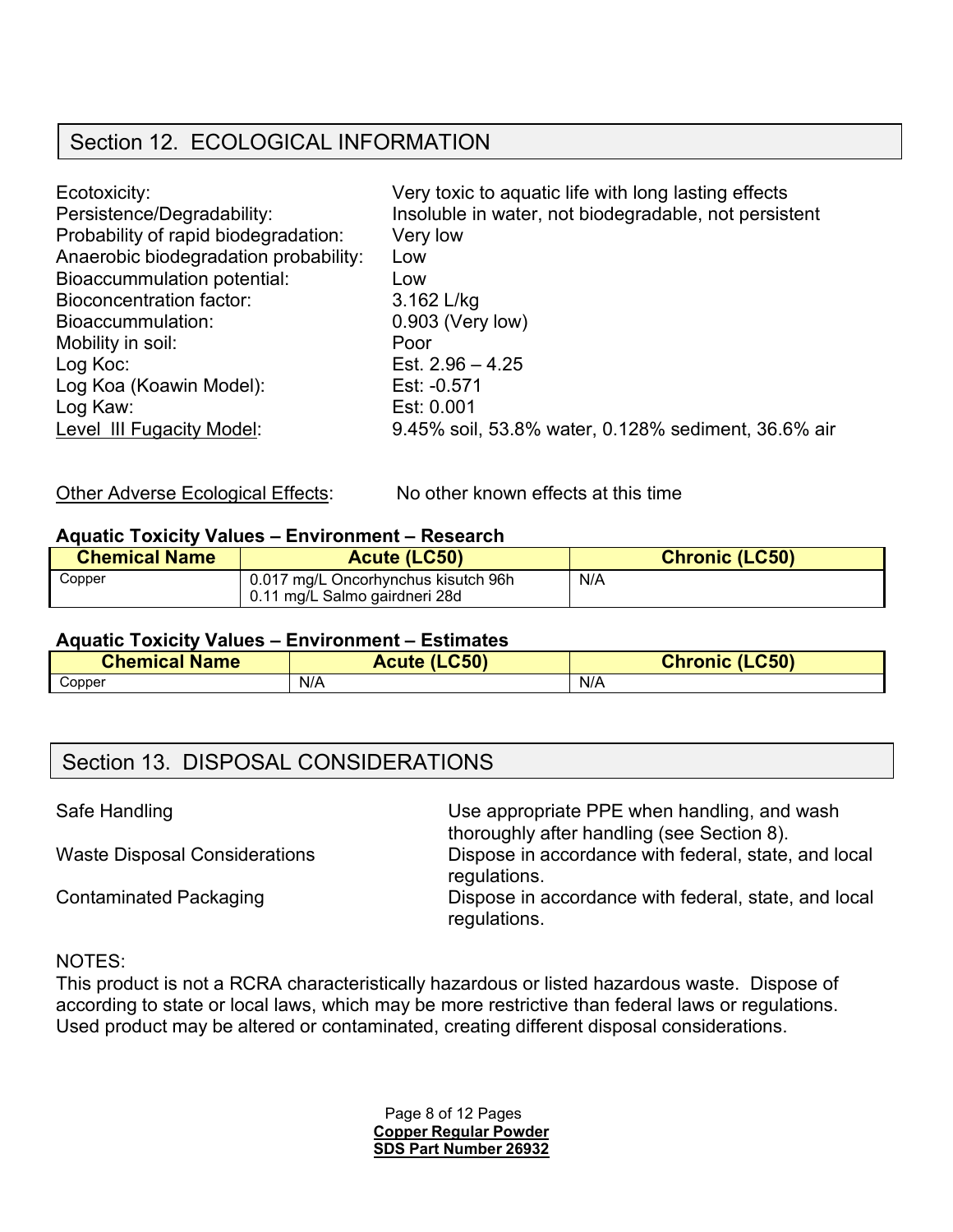### Section 14. TRANSPORT INFORMATION

| <b>UN Number:</b><br><b>UN Proper Shipping Name:</b><br><b>Transport Hazard Class:</b><br>Packing Group:<br>Marine Pollutant?: | 3077, Environmentally Hazardous Substance<br>Solid NOS (contains Copper)<br>Class 9<br>Ш<br>Yes                                                                                                                                                                                           |
|--------------------------------------------------------------------------------------------------------------------------------|-------------------------------------------------------------------------------------------------------------------------------------------------------------------------------------------------------------------------------------------------------------------------------------------|
| <b>IATA</b>                                                                                                                    | Not regulated                                                                                                                                                                                                                                                                             |
| <b>DOT</b><br><b>DOT EXCEPTION:</b>                                                                                            | RQ: 5000lbs, Environmentally Hazardous Substance<br>Under 49 CFR 171.4, except when transporting<br>aboard a vessel, the requirements of this subchapter<br>specific to marine pollutants do not apply to non-bulk<br>packaging transported by motor vehicles, rail cars,<br>and aircraft |

See current applicable transport regulations (DOT - Ground, IATA – Air, IMDG – Maritime) prior to shipping.

NOTES:

This product is not defined as a hazardous material under U.S. Department of Transportation (DOT) 49 CFR 172, or by Transport Canada "Transportation of Dangerous Goods" regulations. This transportation information covers the Copper Powder (CAS 7440-50-8) fire extinguisher agent as shipped in bulk containers and not when contained in fire extinguishers or fire extinguisher systems.

#### Special Precautions for Shipping:

If shipped in a stored pressure-type fire extinguisher, and pressurized with a non-flammable, nontoxic inert expellant gas, the fire extinguisher is considered a hazardous material by the US Department of Transportation and Transport Canada. The proper shipping name shall be FIRE EXTINGUISHER and the UN designation is UN 1044. The DOT hazard class/division is LIMITED QUANTITY when pressurized to less than 241 psig and when shipped via highway or rail. UN Class 2.2. Non-Flammable Gas, when shipping via air. Packing Group – III

## Section 15. REGULATORY INFORMATION

### **International Inventory Status:** All ingredients are on the following inventories

| <b>Country(ies)</b>      | <b>Agency</b> | <b>Status</b> |
|--------------------------|---------------|---------------|
| United States of America | <b>TSCA</b>   | Yes           |
| Canada                   | DSL           | Yes           |
| Europe                   | EINECS/ELINCS | Yes           |
| Australia                | <b>AICS</b>   | Yes           |
| Japan                    | <b>ENCS</b>   | Yes           |
| South Korea              | KECL          | Yes           |

Page 9 of 12 Pages **Copper Regular Powder SDS Part Number 26932**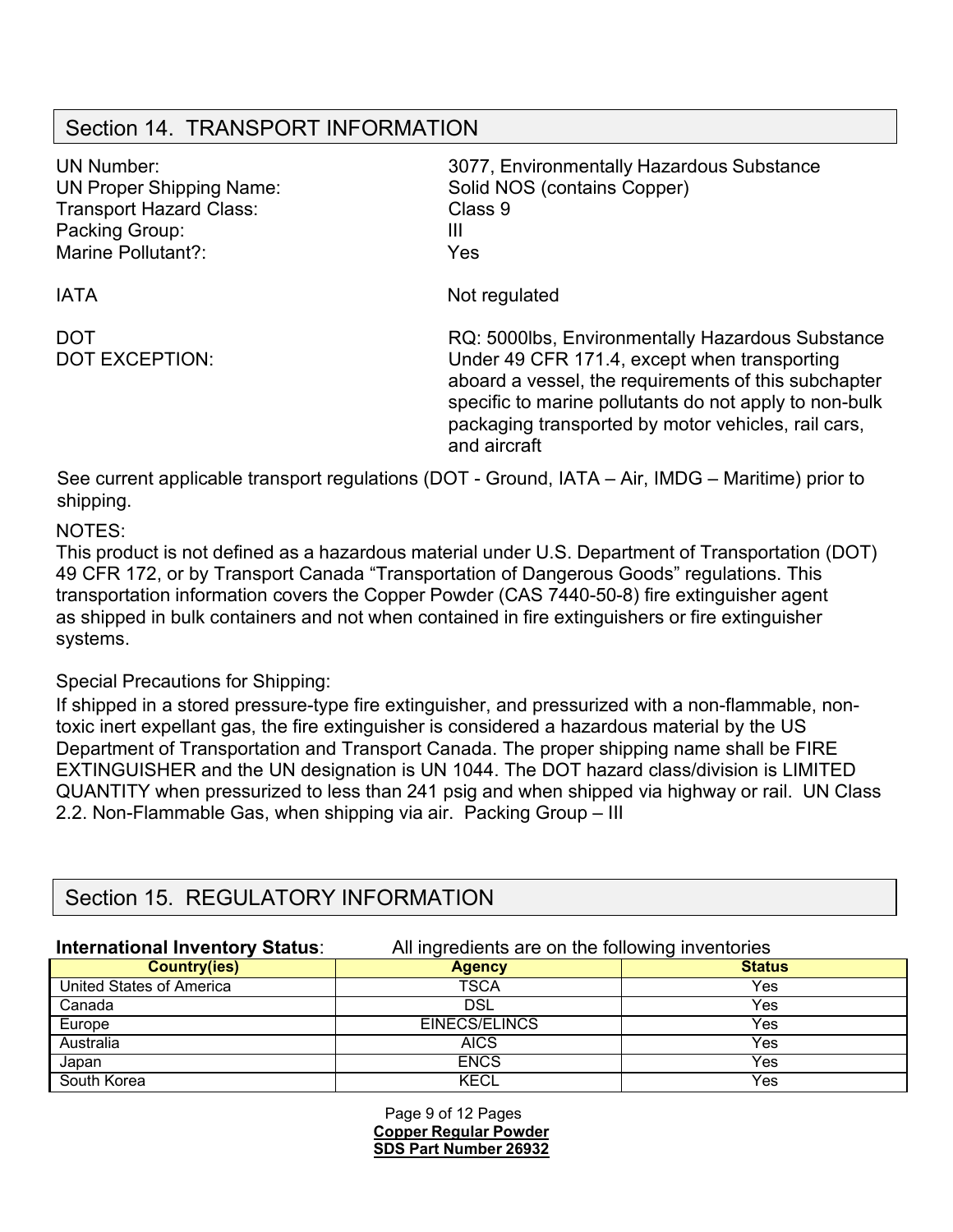| INLAVII TIUC VII RGJU IGUONJ.<br>no implination available |                                       |                                   |                                                                                                        |                                                                                            |                                                                                           |                                                                                    |
|-----------------------------------------------------------|---------------------------------------|-----------------------------------|--------------------------------------------------------------------------------------------------------|--------------------------------------------------------------------------------------------|-------------------------------------------------------------------------------------------|------------------------------------------------------------------------------------|
| <b>Chemical Name</b>                                      | <b>Dangerous</b><br><b>Substances</b> | <b>Organic</b><br><b>Solvents</b> | <b>Harmful</b><br><b>Substances</b><br><b>Whose</b><br><b>Names Are to</b><br>be Indicated<br>on Label | <b>Pollution</b><br><b>Release and</b><br><b>Transfer</b><br><b>Registry</b><br>(Class II) | <b>Pollution</b><br><b>Release and</b><br><b>Transfer</b><br><b>Registry</b><br>(Class I) | <b>Poison and</b><br><b>Deleterious</b><br><b>Substances</b><br><b>Control Law</b> |
| Copper                                                    | Not Applicable                        | Not Applicable                    | Not Applicable                                                                                         | Not Applicable                                                                             | Not Applicable                                                                            | Not Applicable                                                                     |

### **REACH Title VII Restrictions**: No information available

| Component | <b>ISHA - Harmful</b><br><b>Substances</b><br><b>Prohibited for</b><br><b>Manufacturing,</b><br>Importing,<br><b>Transferring, or</b><br><b>Supplying</b> | <b>ISHA – Harmful</b><br><b>Substances</b><br><b>Requiring</b><br><b>Permission</b> | <b>Toxic Chemical</b><br><b>Classification</b><br>Listing $(TCCL)$ –<br><b>Toxic Chemicals</b> | <b>Toxic Release</b><br><b>Inventory (TRI)</b><br>$-$ Group I | <b>Toxic Release</b><br><b>Inventory (TRI) –</b><br><b>Group II</b> |
|-----------|-----------------------------------------------------------------------------------------------------------------------------------------------------------|-------------------------------------------------------------------------------------|------------------------------------------------------------------------------------------------|---------------------------------------------------------------|---------------------------------------------------------------------|
| Copper    | Not Applicable                                                                                                                                            | Not Applicable                                                                      | Not Applicable                                                                                 | Not Applicable                                                | Not Applicable                                                      |

### **European Risk and Safety phrases**:

| <b>EU Classification:</b> | Xn<br>Хi                               | Irritant                                                                                                                                                                                                                                                                |
|---------------------------|----------------------------------------|-------------------------------------------------------------------------------------------------------------------------------------------------------------------------------------------------------------------------------------------------------------------------|
| R Phrases:                | 18<br>20<br>21/22<br>36/37/38<br>48/25 | In use, may form flammable/explosive vapor/air mixture<br>Harmful by inhalation<br>Harmful in contact with skin and if swallowed<br>Irritating to eyes, respiratory system and skin<br>Toxic: danger of serious damage to health by prolonged<br>exposure if swallowed. |
|                           | 52/53                                  | Harmful to aquatic organisms, may cause long-term adverse<br>effects in the aquatic environment                                                                                                                                                                         |
| S Phrases:                | 22<br>23/24/25<br>26                   | Do not breath dust.<br>Avoid inhalation and contact with skin and eyes<br>In case of contact with eyes, rinse immediately with<br>plenty of water and seek medical advice.                                                                                              |
|                           | 36/37<br>38                            | Wear suitable protective clothing and gloves<br>Where ventilation is insufficient, wear suitable respiratory<br>equipment.                                                                                                                                              |
|                           | 61                                     | Avoid release to the environment. Refer to special<br>instructions/safety data sheet.                                                                                                                                                                                   |
|                           | 62                                     | If swallowed, do not induce vomiting: seek medical advice<br>immediately and show this container or label where possible.                                                                                                                                               |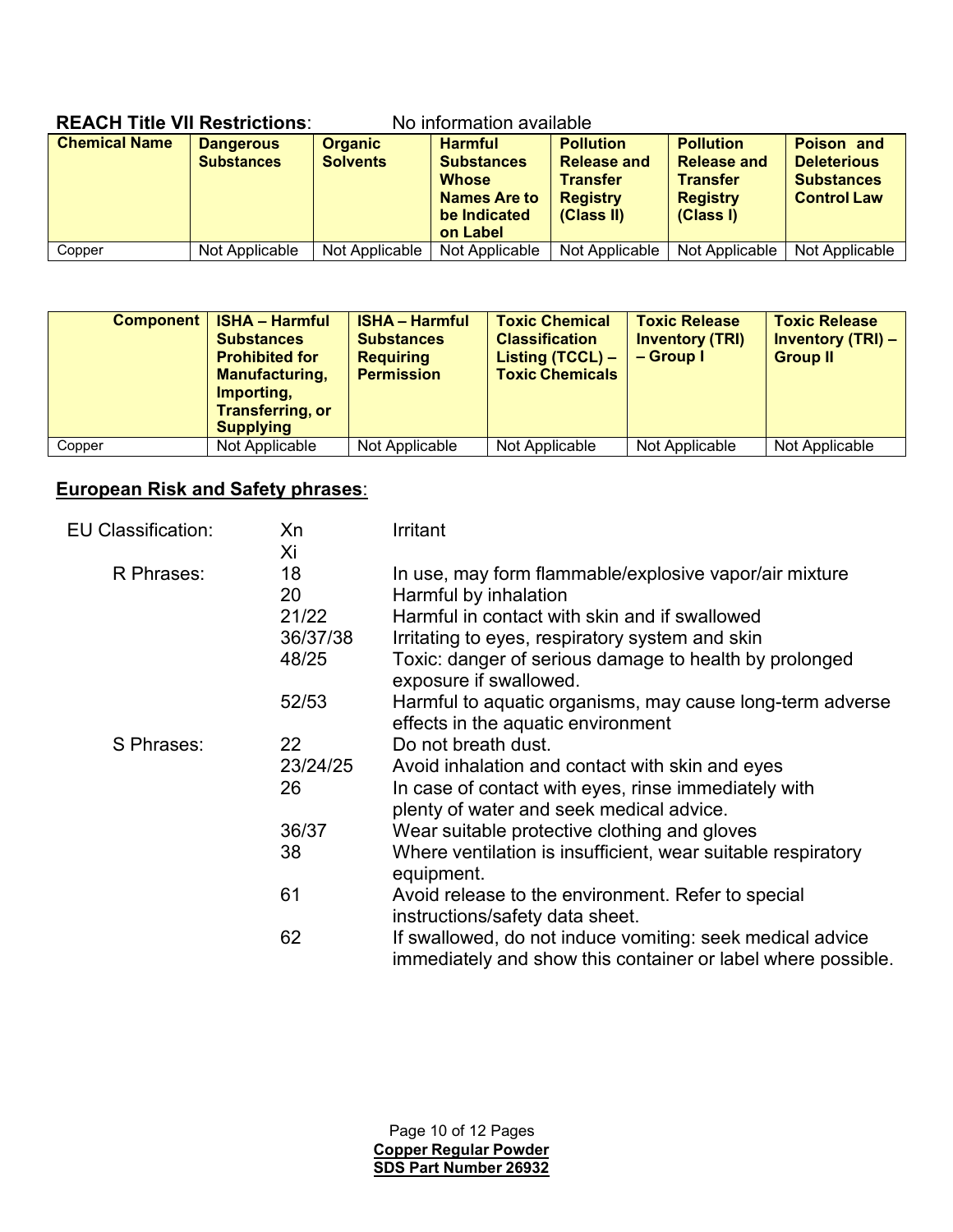### **U.S. Federal Regulatory Information**:

### **SARA 313**:

Section 313 of Title III of the Superfund Amendments and Reauthorization Act of 1986 (SARA) - This product is subject to the reporting requirements of the Act and Title 40 of the Code of Federal Regulations, Part 372. This product is under SARA reporting requirements or has SARA threshold planning quantities (TPQs) or CERCLA reportable quantities (RQs), or is regulated under TSCA 8(d).

### **SARA 311/312 Hazard Categories**:

| <b>Acute Health Hazard</b>          | Yes |
|-------------------------------------|-----|
| <b>Chronic Health Hazard</b>        | Yes |
| Fire Hazard                         | Yes |
| *-Sudden Release of Pressure Hazard | Yes |
| Reactive Hazard                     | Yes |
|                                     |     |

- Only applicable if material is in a pressurized extinguisher.

### Clean Water/Clean Air Acts:

This product does not contain any substances regulated as pollutants pursuant to the Clean Water Act (40 CFR 122.21 and 40 CFR 122.42) or Clean Air Act, Section 112 Hazardous Air Pollutants (HAPs) (see 40 CFR 61) and Section 112 of the Clean Air Act Amendments of 1990.

### **U.S. State Regulatory Information**:

Chemicals in this product are covered under specific State regulations, as denoted below:

**Alaska** - Designated Toxic and Hazardous Substances: None **California** – Permissible Exposure Limits for Chemical Contaminants: None **Florida** – Substance List: None **Illinois** – Toxic Substance List: None **Kansas** – Section 302/303 List: None **Massachusetts** – Substance List: Yes **Minnesota** – List of Hazardous Substances: None **Missouri** – Employer Information/Toxic Substance List: None **New Jersey** – Right to Know Hazardous Substance List: None **North Dakota** – List of Hazardous Chemicals, Reportable Quantities: None **Pennsylvania** – Hazardous Substance List: Yes **Rhode Island** – Hazardous Substance List: None **Texas** – Hazardous Substance List: None **West Virginia** – Hazardous Substance List: None **Wisconsin** – Toxic and Hazardous Substances: None

### **California Proposition 65:** Yes

**Other**: Canada – DSL Yes

Page 11 of 12 Pages **Copper Regular Powder SDS Part Number 26932**